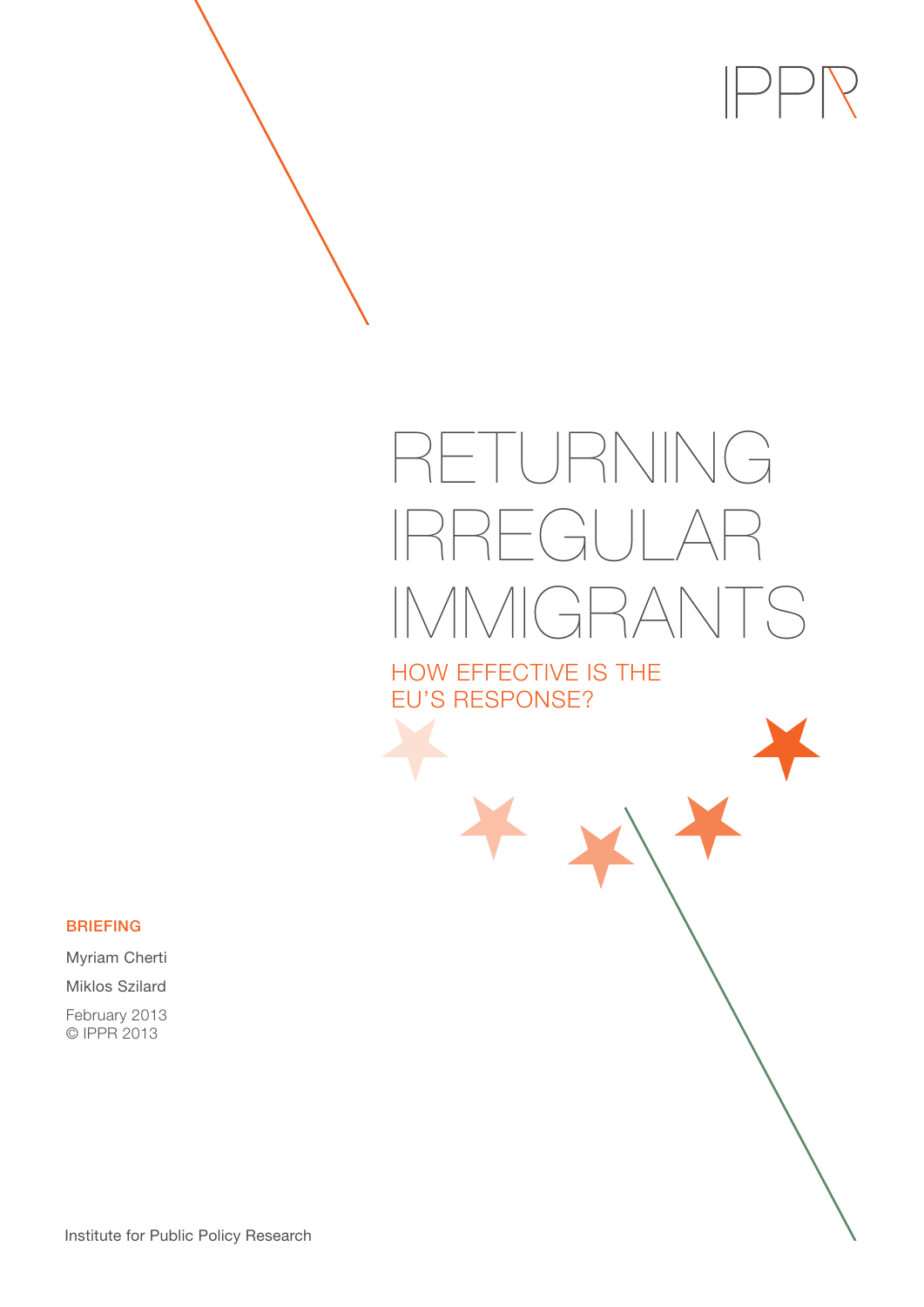### ABOUT THE AUTHORS

Myriam Cherti is a senior research fellow at IPPR.

Miklos Szilard is a research intern at IPPR.

### ACKNOWLEDGMENTS

The paper has benefited from the valuable input of a number of people. At IPPR, the authors would like to thank Sarah Mulley for her helpful input and Jim Caunter and Beth Keehn for editing and production.

We are also very grateful to all our project partners and particularly colleagues at the Council for the Moroccan Community Abroad (CCME), Ouafae Benabdennebi and Driss Ajbali at the University of Sussex, Michael Collyer and, at the Platform for International Cooperation on Undocumented Migrants (PICUM), Michele LeVoy and Marta Grosso.

> IPPR is also very grateful for the valuable ongoing input of members of the project advisory group.

### ABOUT IPPR

IPPR, the Institute for Public Policy Research, is the UK's leading progressive thinktank. We produce rigorous research and innovative policy ideas for a fair, democratic and sustainable world.

We are open and independent in how we work, and with offices in London and the North of England, IPPR spans a full range of local and national policy debates. Our international partnerships extend IPPR's influence and reputation across the world.

IPPR 4th Floor 14 Buckingham Street London WC2N 6DF T: +44 (0)20 7470 6100 E: info@ippr.org www.ippr.org Registered charity no. 800065

#### This paper was first published in February 2013. © 2013 The contents and opinions expressed in this paper are those of the author(s) only.

## POSITIVE IDEAS for CHANGE

### ABOUT THE PROJECT

'Beyond Irregularity' is a major international project led by IPPR which focuses on irregular and transit migration from sub-Saharan Africa through Morocco to the European Union. The project has five partners: Sussex Centre for Migration Research at Sussex University, UK; Eaves Housing for Women Ltd, UK; Platform for International Cooperation on Undocumented Migrants (PICUM), Belgium; the Council of the Moroccan Community Abroad (CCME), Morocco; and the Development Research and Project Centre (DRPC) in Nigeria.

This project is funded by the European Union.



#### Also supported by



Schweizerische Eidgenossenschaft Confédération suisse Confederazione Svizzera Confederaziun svizra

**Swiss Agency for Development** and Cooperation SDC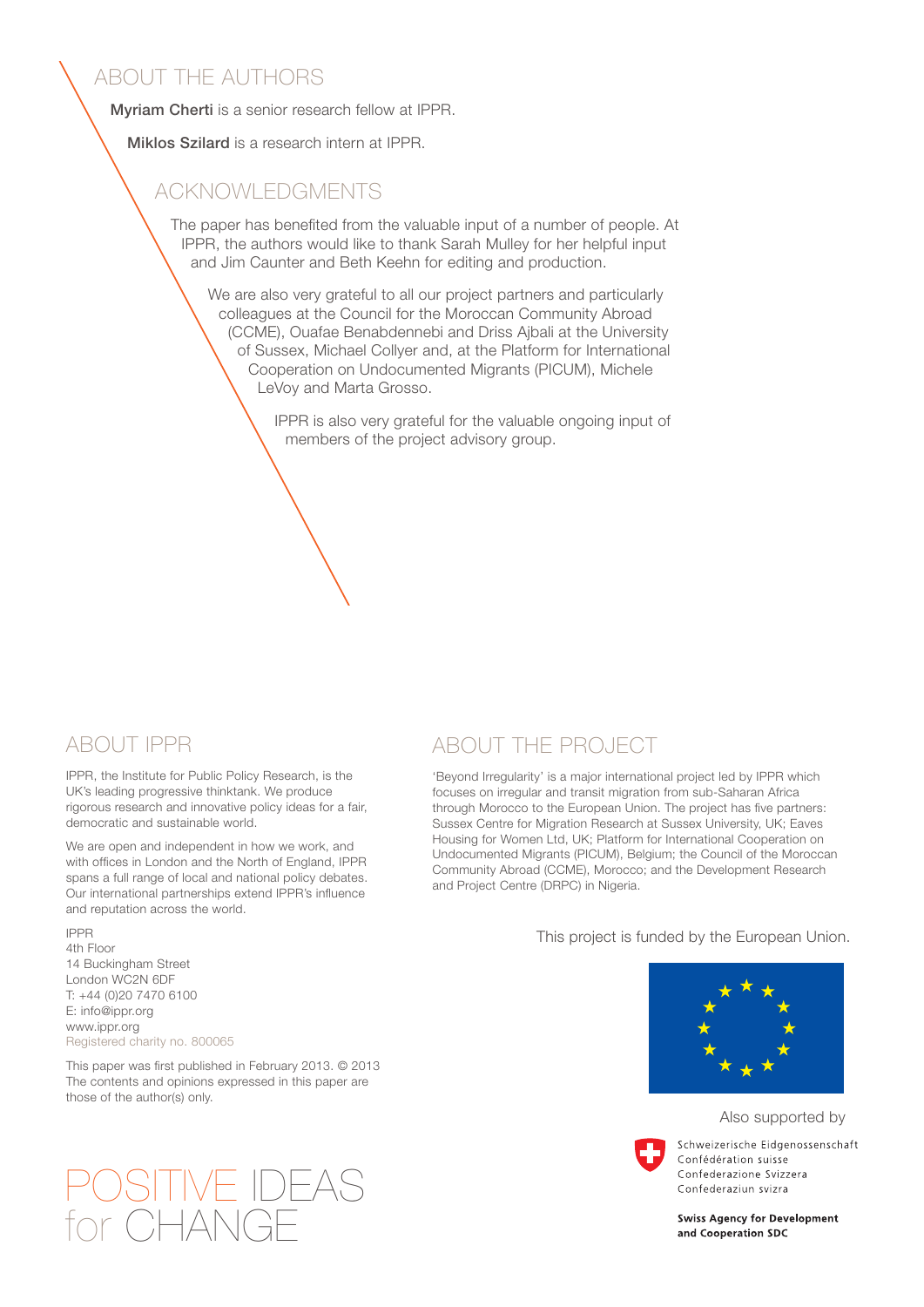### **CONTENTS**

| 1. Context: Current EU policy on the return of irregular migrants 3 |  |
|---------------------------------------------------------------------|--|
|                                                                     |  |
|                                                                     |  |
|                                                                     |  |
|                                                                     |  |
|                                                                     |  |
|                                                                     |  |
|                                                                     |  |
|                                                                     |  |
|                                                                     |  |
|                                                                     |  |
|                                                                     |  |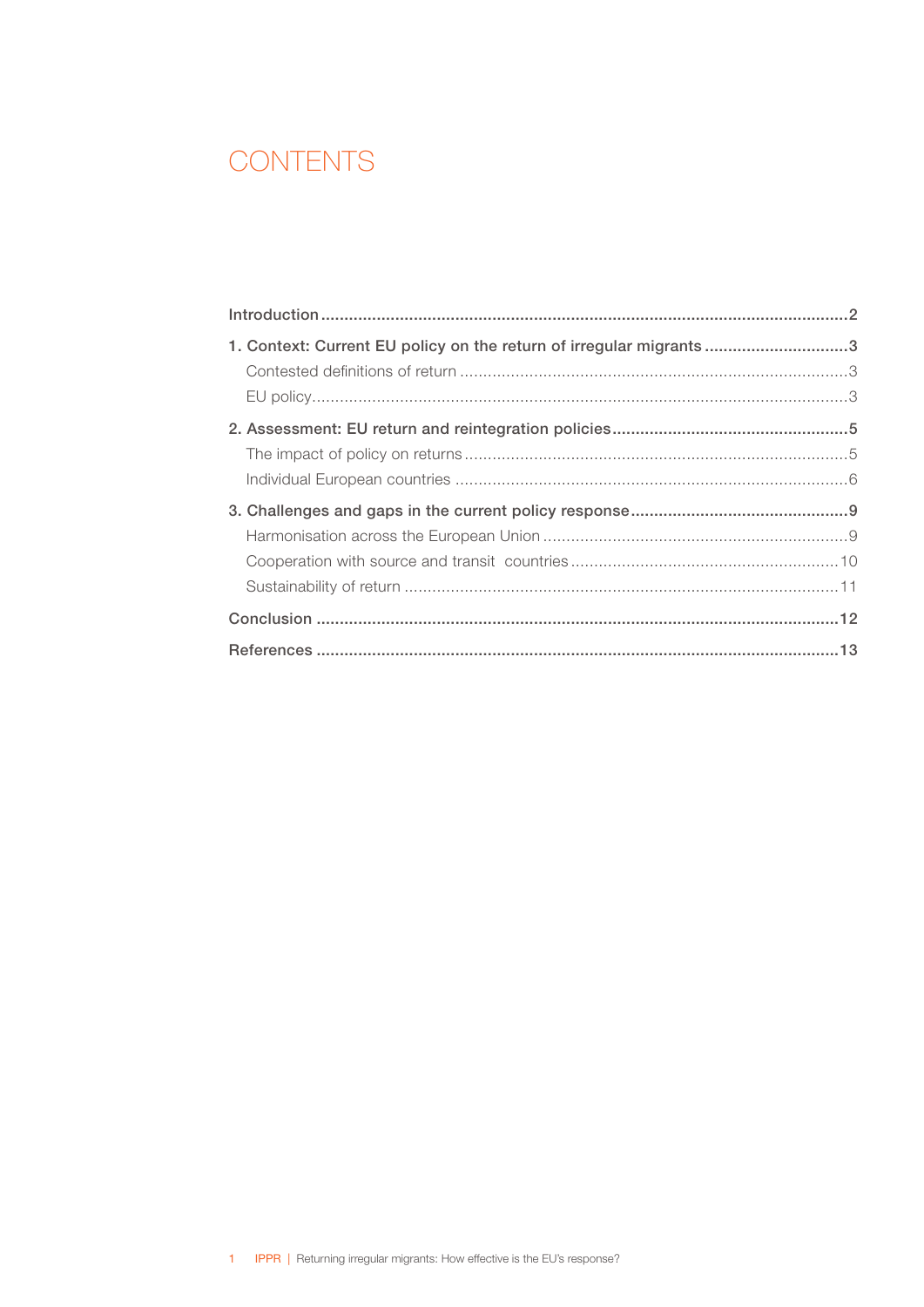### <span id="page-3-0"></span> INTRODUCTION

Irregular migration presents a significant public and policy concern across the EU. Despite continuous efforts to deal with it through stronger border control measures and repeated amnesties in some European states, there is still a significant stock of irregular migrants in the EU. Seeking a sustainable approach to returning irregular migrants to their home countries has been a key objective of the EU and its individual member states for the past decade.

While the exact number of irregular migrants in the EU is contested – estimates range between 1.9 and 3.8 million (Kovacheva and Vogel 2009) – there seems to be a growing consensus across Europe that voluntary return and reintegration programmes are a more effective option for managing irregular migrants than forced return. The European Return Fund, allocated EUR 676 million<sup>1</sup> for the period 2008–13, aimed specifically at improving return management as well as encouraging the development of cooperation between EU countries and with countries of return. The Council of Europe (2010) also advises member states to increase the use of voluntary return programmes as an alternative to expulsion as such schemes tend to offer a less expensive, safer and more dignified means of repatriation. Most importantly, they are believed to reduce the likelihood of repeated irregular migration.

Although voluntary return schemes, often referred to as assisted voluntary return (AVR) programmes, were first established in the late 1970s<sup>2</sup> and are currently implemented in at least 11 EU member states, the shift towards voluntary returns has yet to be reflected in practice. Detention and deportation remain the principle tools used by governments to reduce the stock of irregular migrants. Forced returns in 2009 still accounted for almost three-quarters of all returns from the EU 27 plus Switzerland, Norway, Iceland and Liechtenstein, increasing 42 per cent from 128,346 in 2008 to 182,222 in 2009, while during the same period voluntary returns rose by just 12 per cent from 59,875 to 67,064 (Matrix Insight 2011). This low pick-up of the voluntary return schemes raises a number of questions as to the efficacy of such programmes, and of European return policy in general.

This short briefing aims to address some of these questions by examining the EU's response to irregular migration and the role played by its return strategy. The first two sections outline the existing policy framework and how it translates into practice; the final section focuses on gaps and limitations in current policies. This briefing is intended to provide the context for two forthcoming IPPR case study reports on the experiences of irregular migrants returning to Morocco and Nigeria from Europe. The case studies are based on an extensive programme of primary qualitative research and will provide an in-depth analysis of these migrants' experiences at various stages of the return and reintegration process. The two reports will then provide a set of policy recommendations to key stakeholders to ensure a more sustainable approach to the return and reintegration of irregular migrants in the Moroccan and Nigerian contexts.

<sup>1</sup>  [http://ec.europa.eu/dgs/home-affairs/financing/fundings/migration-asylum-borders/return-fund/index\\_en.htm](http://ec.europa.eu/dgs/home-affairs/financing/fundings/migration-asylum-borders/return-fund/index_en.htm )

<sup>2</sup> These programmes initially targeted guest workers who had a legal right to reside and work in the host country. Today, the AVR programme has become mostly a return option for irregular migrants.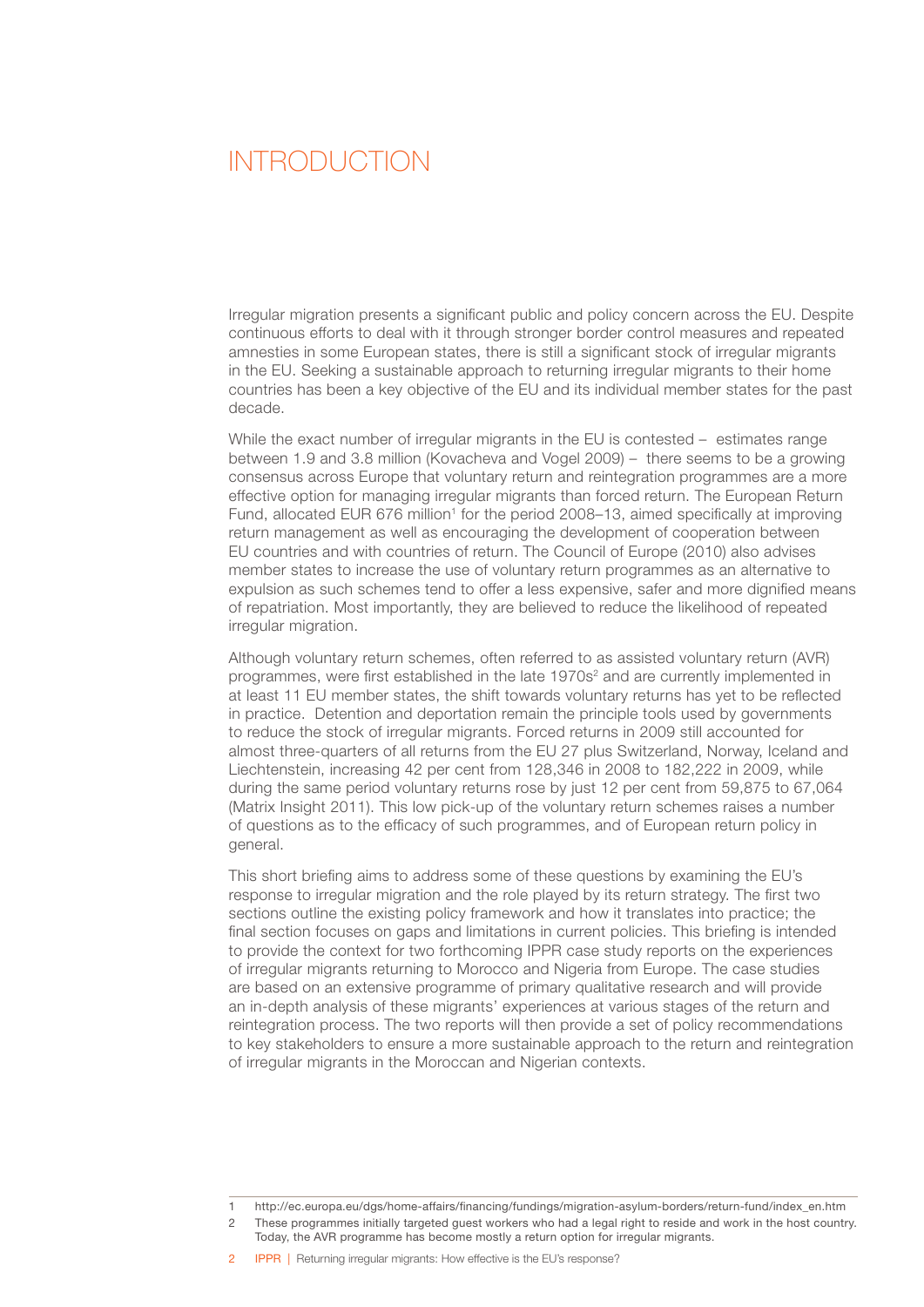### <span id="page-4-0"></span> 1. CONTEXT: CURRENT EU POLICY ON THE RETURN OF IRREGULAR MIGRANTS

### Contested definitions of return

Return is often grouped into one of two types: either voluntary or forced (see for example UKBA 2012). 'Voluntary' refers to any situation where the migrant returns under their free will; 'forced' refers to returns where the migrant is forcibly removed from the host country. However, this categorisation is not universally accepted. It is argued that many so-called 'voluntary' returns are nothing of the sort – the extent to which irregular migrants can genuinely choose to return 'voluntarily' when the only alternative may be enforced removal or detention has been questioned (see ECRE 2012). This has led many (see for example Khachani 2008 and Cassarino 2008) to argue that policy should consider at least three distinct types of return: first, (en)forced return; second, 'decided or chosen return' – which refers to migrants 'who decide on their own initiative to go back to the country of origin, without any form of pressure or coercion whatsoever'; and third, 'compelled return' – which refers to migrants who decide to return to their country of origin 'as a result of unfavourable circumstances and factors which abruptly interrupt the migration cycle'. Both types of 'voluntary' return can be supported by the AVR programme.

This framework provides the starting point for this briefing; we argue that the distinction between these categories is an important one for policymakers who need to consider the different variables which affect different types of return when implementing national or international policies.

### EU policy

In the early 2000s, European policies regarding the return of rejected asylum seekers and irregular migrants tended to be made on an ad hoc basis, and focused on forced return. The impact of these policies was limited because most states lacked the political will or capacity to enforce voluntary returns and because countries of origin were unwilling to cooperate with return (Koser 2001). Concerns were also raised by NGOs and civil society organisations about safety and dignity in relation to enforced returns and deportations and, as a result, European countries began to seek a more sustainable approach to returning irregular migrants: through offering them assistance to return voluntarily, and through linking reintegration with development (European Commission 2012).

The International Organisation for Migration (IOM 2005) has summed up the principles applied by the European Commission and the Council of Europe<sup>3</sup> in terms of return policy as follows:

- priority of voluntary return over forced return
- common principles, common measures and common standards are needed, based on best practices of member states
- standards should be implemented in all member states, on a harmonised legal basis
- enhanced cooperation and dialogue with countries of origin and transit is needed
- better operational cooperation among member states is needed
- international obligations and human rights must be observed when implementing return measures
- country-specific and long-term return programmes should be implemented and evaluated.

As a result, there have been efforts towards further cooperation and harmonisation across EU states, and a number of policy initiatives have been launched to facilitate return in recent years. These include funding through the Solidarity and Management of Migration Flows (SOLID) programme, the Global Approach on Migration and Mobility (GAMM), the

3 IPPR | Returning irregular migrants: How effective is the EU's response?

<sup>3</sup> Please refer to the '20 guidelines on Forced Return' from the Council of Europe, 2005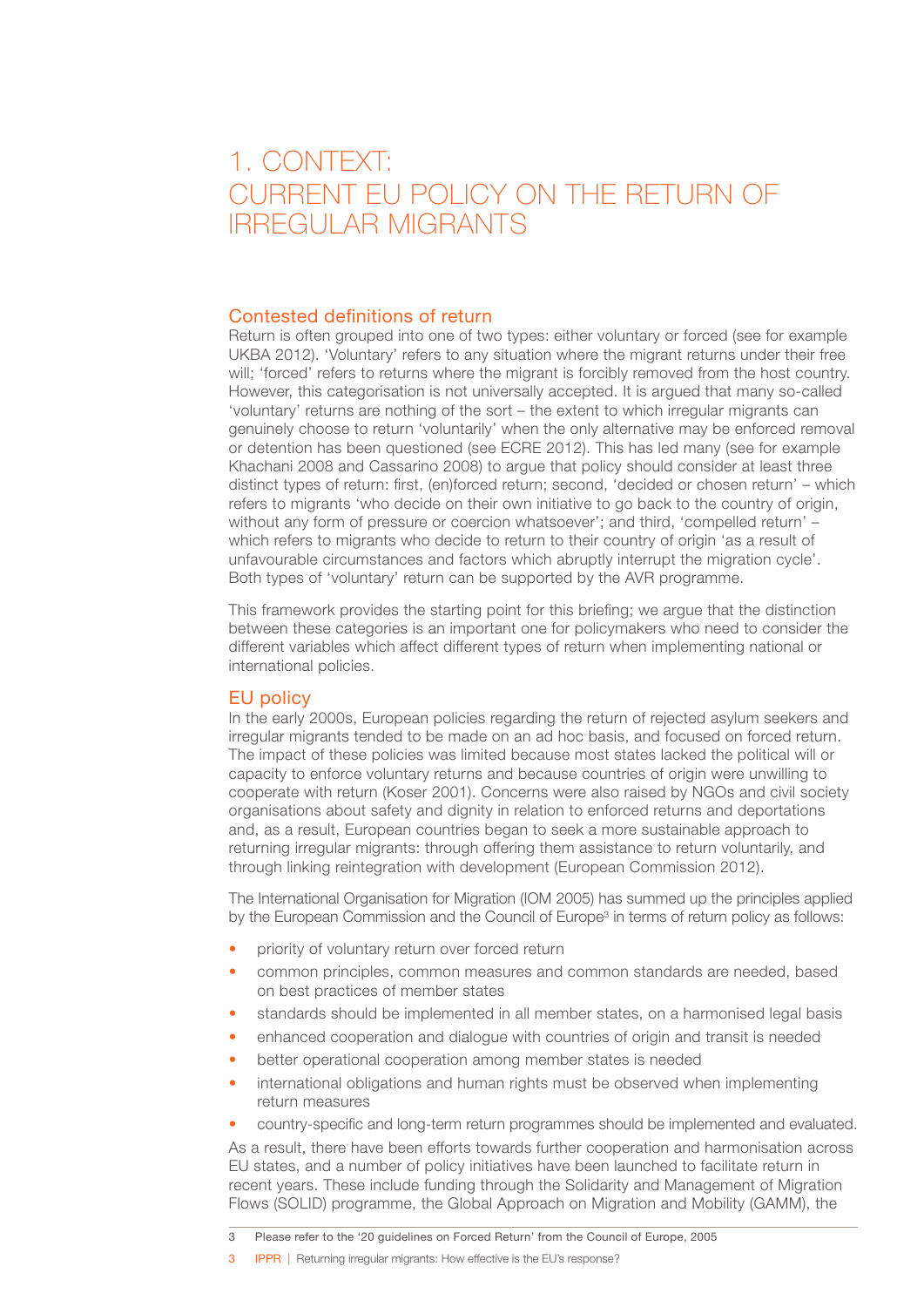European Return Fund, the EU Returns Directive and cooperation with third countries (European Commission 2012).

The European Return Fund was established in 2008 to 'support the efforts of member states to improve the management of return in all its dimensions through the use of the concept of integrated return management, with a preference to voluntary return and with a view to supporting a fair and effective implementation of common standards on return' (European Commission 2012). Measures include, for example, the setting up of voluntary return and reintegration programmes, specific assistance for vulnerable returnees (such as unaccompanied minors) and support for innovative tools and actions through the sharing of best practice between EU states.

In 2008, the European Parliament and the European Council approved a Directive on Common Standards and Procedures in Member States for Returning Illegally Staying Third-Country Nationals, commonly referred to as the Returns Directive. This sought to regulate and harmonise standards of return throughout the EU (Cassarino 2006). The key elements of harmonisation in the directive are a re-entry ban valid throughout the EU, the favouring of voluntary over forced return and the limiting of custody and coercive measures in line with fundamental rights as set out in international law.

The Returns Directive should have been implemented by the 24 member states bound by the directive (the UK, Ireland and Denmark have not signed up) on 24 December 2010 and national laws, regulations and administrative provisions should have been moved into line with the directive (Human Trafficking Info 2011). However, according to the European Commission (2012) 'the number of member states having transposed the directive is far from satisfactory' and in September 2011 eight member states had yet to comply with the directive.

The UK's position on the directive was set out by former Labour immigration minister Phil Woolas: 'The UK has not participated in and has no plans to implement the EU Returns Directive 2008/115/EC. We agree that a collective approach to removal can have advantages. However, we are not persuaded that this directive delivers the strong returns regime that is required for dealing with irregular migration. Our current practices on the return of illegal third country nationals are broadly in line with the terms of the directive, but we prefer to formulate our own policy, in line with our stated position on retaining control over conditions of entry and stay" (quoted in Costello 2012).

Although the directive was supposed to 'encourage the voluntary return of illegal immigrants but otherwise lay down minimum standards for their treatment', there has been considerable debate over whether it has succeeded in establishing appropriate minimum standards of treatment. Particular concerns have been raised over certain provisions of the directive: for instance, it allows migrants to be detained for up to 18 months (a maximum period of custody of six months, which can be extended by a further 12 months), which is substantially longer than many member states' previous maximum limits (in the UK for instance in 2011, about 60 per cent of total immigration detainees were held for less than two months (Silverman and Hajela 2012); it also allows for the possibility of a five-year re-entry ban – applying even to those seeking asylum – and allows for the detention and return of unaccompanied minors. As a consequence, the directive has received a substantial amount of criticism from NGOs, the UNCHR and other international organisations, along with individual governments, notably in Latin America and Africa (Acosta 2009).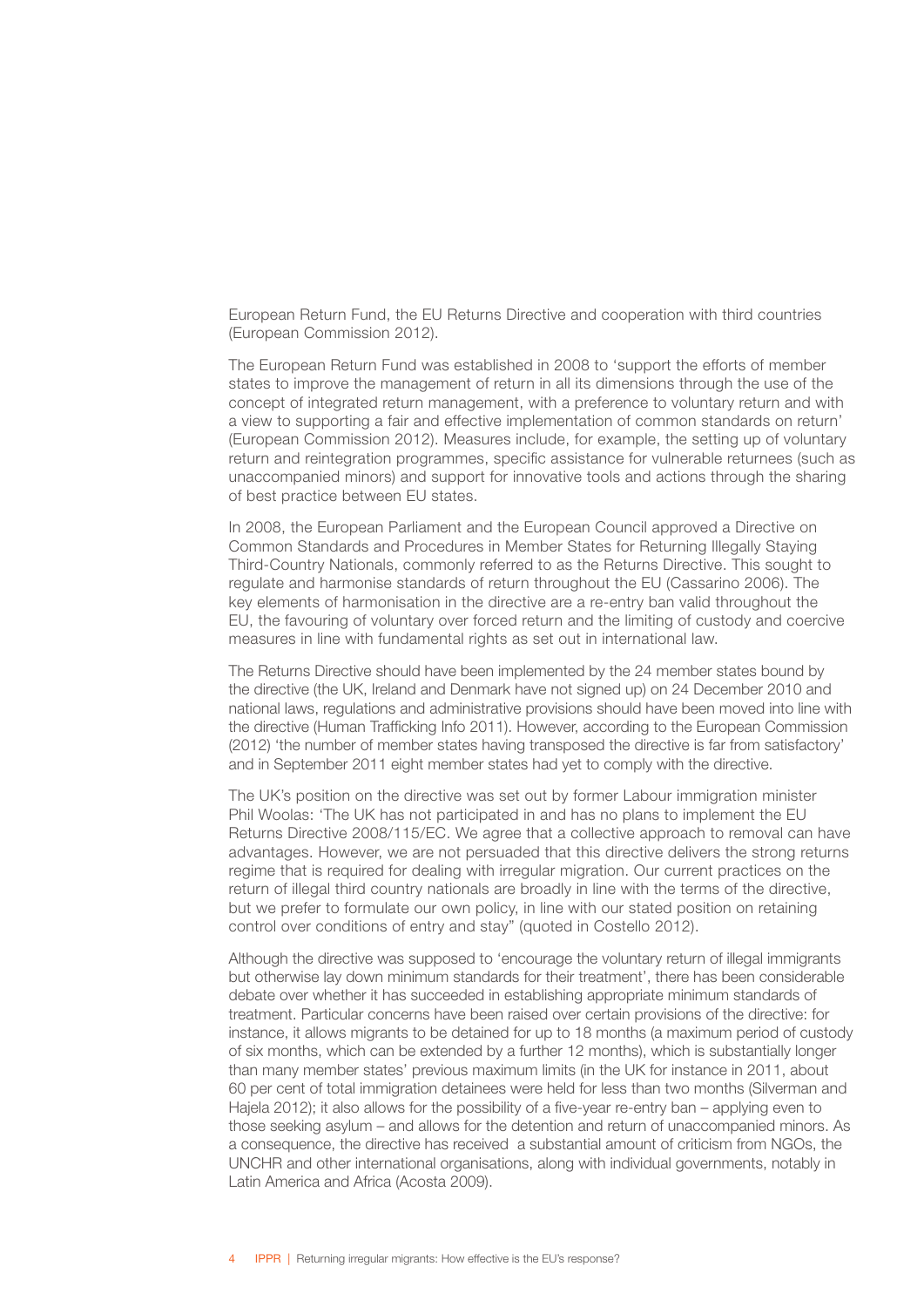### <span id="page-6-0"></span> 2. ASSESSMENT: EU RETURN AND REINTEGRATION POLICIES

### The impact of policy on returns

Estimated return statistics suggest that about 250,000 irregular migrants returned to their home countries from the EU, Switzerland, Norway, Iceland and Liechtenstein in 2009.4 Forced return still represents the overwhelming majority of those, with nearly 75 per cent (183,000) of the migrants being deported, compared with 68 per cent in 2008. Only six out of the 31 European Economic Area countries (Austria, Denmark, Lithuania, Luxembourg, Slovenia and Sweden) had more voluntary than forced returnees in 2008 and 2009 (Matrix Insight 2011).

Box 2.1 Return of Moroccan irregular migrants from the European Union Morocco has a long history as a country of emigration. Millions of Moroccans have moved abroad, particularly to Europe, over the past few decades. The minister in charge of Moroccans living abroad estimated in 2011 that five million Moroccans were officially registered as legal migrants living abroad (approximately 12 per cent of the Moroccan population), with 85 per cent of them settled in European countries (Bladi 2011). Data on the number of Moroccan irregular migrants currently residing in Europe is by definition more difficult to ascertain.

In 2008, the Robert Schuman Centre for Advanced Studies found that the European country from where the most Moroccans were expelled in 2010 was Spain (9,475, down from 10,130 in 2009 and 10,655 in 2008). The number of Moroccan irregular migrants deported from Spain comprised almost two-thirds (65 per cent) of all Moroccan irregular migrants expelled from the EU 27 member states in 2010. The next highest deporting countries in 2010 were France (2,565) and Italy (745). The UK was the ninth highest deporting country with 220 forced returns to Morocco (MIREM 2012, Robert Schuman Centre for Advanced Studies 2012).

In addition, the statistical office of the European Union, Eurostat, produces yearly tables of third-country nationals having left the EU following an order to leave. After a significant increase from 2002 to 2006, the figures for Moroccans have remained largely stable over the last four years (2008–2011). In 2008, the number of Moroccans who left the EU following a deportation order was 16,020 (8 per cent of the 243,110 people from all nationalities leaving the EU), while in 2011 this fell to 7 per cent, 14,160 out of 194,050 (Eurostat 2012).

Despite the continuously high numbers of deportations, there seems to be a general agreement that assisted voluntary return (AVR) whether 'compelled' or 'chosen', is by far the preferred option, both for European member states and for returning migrants. It is more dignified and more humane for the migrant, more cost effective for the member states, more sustainable than forced return and it does not require the same cooperation between states that forced return does. Although exact figures are complex to establish, the cost of forced returns is generally thought to be around ten times greater than AVR (Black et al 2011). For instance, data for the United Kingdom indicates that in 2004,<sup>5</sup> AVR – with a budget of £8,768,000, averaging out at about £1,100 per returnee according to calculations made by the National Audit Office (NAO) in 2005 – cost approximately 10–15 per cent of the cost of forced return (NAO estimated the cost of removing failed asylum seekers was £11,000 per person) (European Migration Network 2007).

- 5 These figures are the most recent available for the United Kingdom.
- 5 IPPR | Returning irregular migrants: How effective is the EU's response?

This estimate only includes officially notified returns, either forced or assisted voluntary.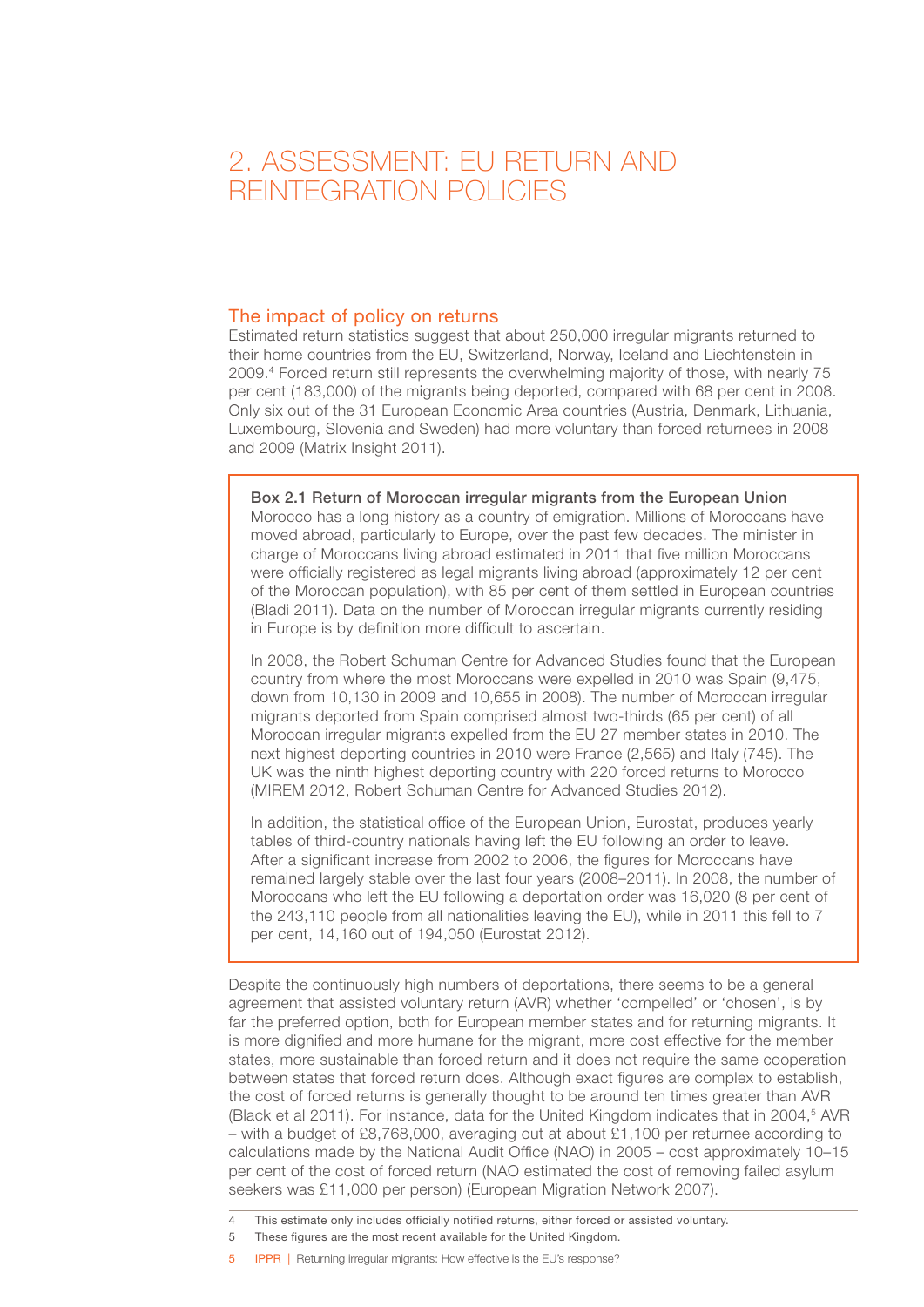<span id="page-7-0"></span>As for the sustainability of return, one of the persisting challenges is to conceptualise and define what sustainable return means for the different actors involved and how it can be measured. For policymakers, sustainable return refers to situations where irregular migrants who return home do not come back; whereas for many NGOs and arguably for countries of origin, it is when migrants who return home are able to become selfsufficient and make a contribution after a period of reintegration. Many questions arise from this: to what extent can a single definition be applied across different countries, and in relation to different kinds of return migration? What mechanisms can be used to monitor the sustainability of return from both the perspective of the country of origin and of the country of destination? And what policy interventions could help to promote sustainable return in different economic, political and geographical contexts?

Overall, the question of sustainability following the return (forced or voluntary) is closely linked to the extent to which returning irregular migrants are reintegrated – this will be more thoroughly explored in the forthcoming IPPR case study report on irregular Moroccan migrants who have returned home.

#### Individual European countries

Despite the harmonisation agenda promoted at EU level, the processes and characteristics of migration differ from one country to another.<sup>6</sup> Two main options in dealing with identified irregular migrants have been favoured by member states: regularisation and deportation (Acosta 2011). Individual European countries, in particular in southern Europe, have frequently used regularisation processes as a means of dealing with the problem. Between 1996 and 2008 there were 43 regularisation programmes implemented in 17 of the 27 EU member states, with at least 3.2 million irregular migrants gaining legal status as a result. The Spanish government, for example, regularised 700,000 irregular migrants between February and May 2005. However, some member states (Austria, France, Germany and Belgium) have expressed reservations about such programmes, worrying that they may act as a pull-factor, attracting more irregular migrants (see below for more details on regularisation at EU level). In the UK too, such official regularisation programmes providing amnesty to irregular migrants are very unlikely considering the current political context and the lack of support from the general public.

Although return policy has largely been focused on deportation, some European states have established programmes of assisted voluntary return targeted at legal migrants as early as the 1970s. Germany, in particular, practised AVR in its earliest form in 1979 (Sward 2009). As the recession of 1973 led to the end of the era of guest-worker migration, the Netherlands, France and Germany offered financial support to these workers to return to their home countries. Despite initial optimism, by the late 1980s and early 1990s it became clear that these programmes were failing to attract the numbers of migrants the governments had hoped, and the schemes were disbanded.

In spite of the limited success of these early attempts at AVR, several European countries today do operate assisted voluntary return programmes. These schemes, typically run by the IOM, usually target failed asylum seekers and irregular migrants, covering the costs of travel home, and can include a cash payment or in-kind reintegration assistance (IOM 2010).

<sup>6</sup> For more detail on the UK's return policy, please refer to the IPPR briefing, *Returning Irregular Migrants: Is deportation the UK's only option?* published alongside this paper.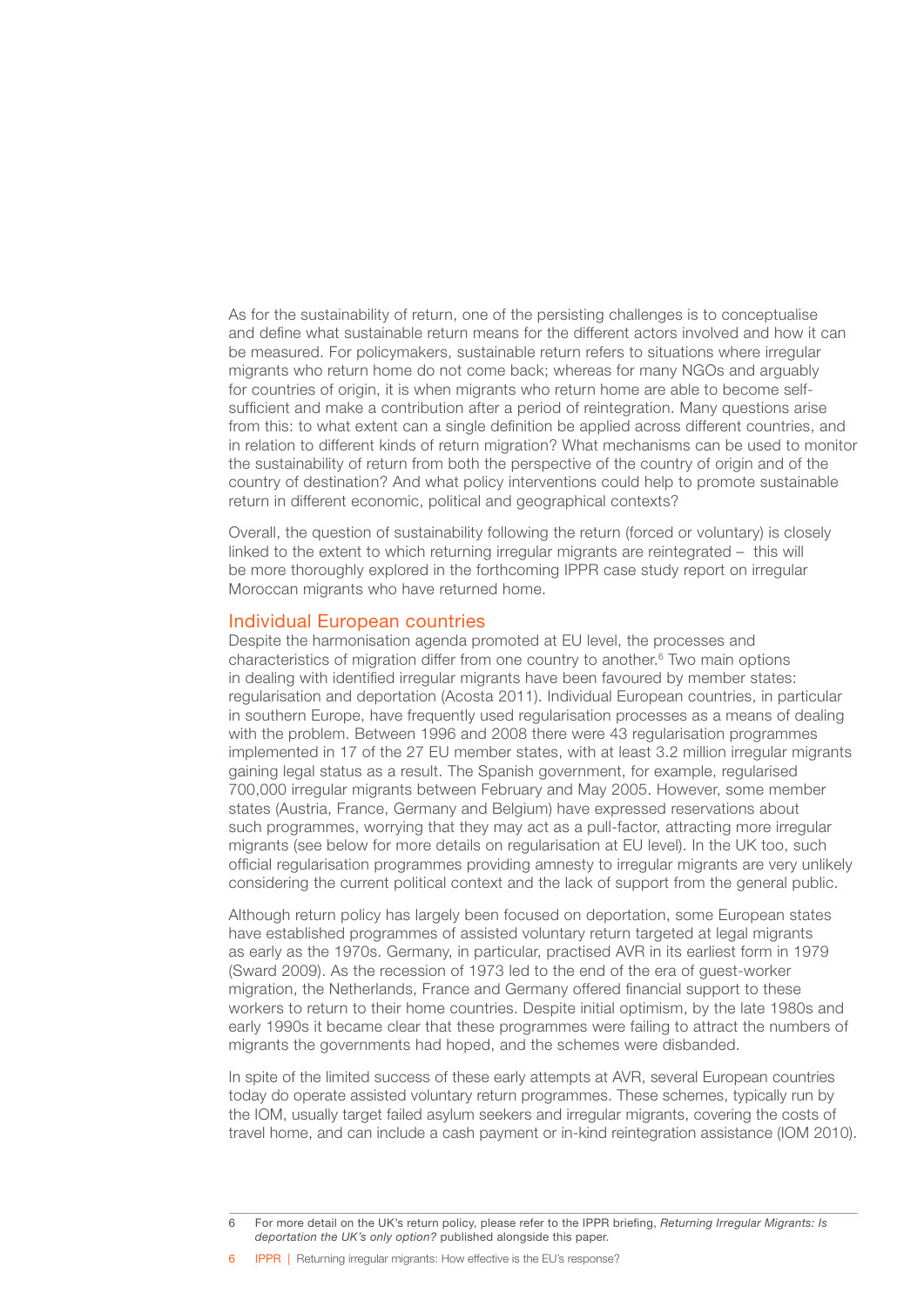#### Box 2.2 The case in Italy

The situation in Italy, as with that of many other European countries, demonstrates that the European policy shift towards voluntary return is not reflected in practice. Forced returns accounted for almost all identified returns from Italy in 2008 and 2009: 144 voluntary returns as opposed to 24,234 forced returns in 2008, and 241 voluntary returns compared with 18,361 forced returns in 2009 (Matrix Insight 2011).

What is more, the programmes for voluntary return implemented by the Italian government are targeted not at irregular migrants but at legal migrants from vulnerable groups in need of special assistance to return and reintegrate in their country of origin.

Regularisation is still used in Italy alongside return policy. The latest regularisation programme, which took place in the autumn of 2012, was aimed at employers and received requests from 135,000 irregular migrants, of whom 15,000 were Moroccans. Italy adopted an EU Directive from 2009 providing for penalties against employers illegally employing irregular migrants.

### Box 2.3 The case in Spain

In Spain, although the numbers of migrants involved are similar, the situation is slightly different. Forced returns represent the overwhelming majority of returns from Spain: 11,847 and 7,710 forced returns in 2008 and 2009 compared with 178 and 269 voluntary returns respectively.

In terms of return policy, the Spanish authorities give identified irregular migrants between seven and 30 days to leave the country voluntarily. Here the importance of a clear and harmonised definition of voluntary returns is significant as 'voluntary returnees', under Spanish legislation, means people who fall under an expulsion procedure from the national police. After the so-called voluntary period of 30 days expires, the national police proceed to arrest and escort the returnee to the point of exit from Spain. If the expulsion could not be implemented within 72 hours, the migrant may be arrested and taken to a detention centre for a maximum period of 60 days (Matrix Insight 2011).

Spain's migration policy, for example, is focused on the return migration of unskilled workers and control of irregular migration. Spain has also acted in recent years to encourage regular processes for circular and temporary migration, particularly in the context of the seasonal migration of agricultural labour.

Spain's full return process, in contrast to Italy's, is subject to judicial monitoring, and immigrants enjoy full legal rights.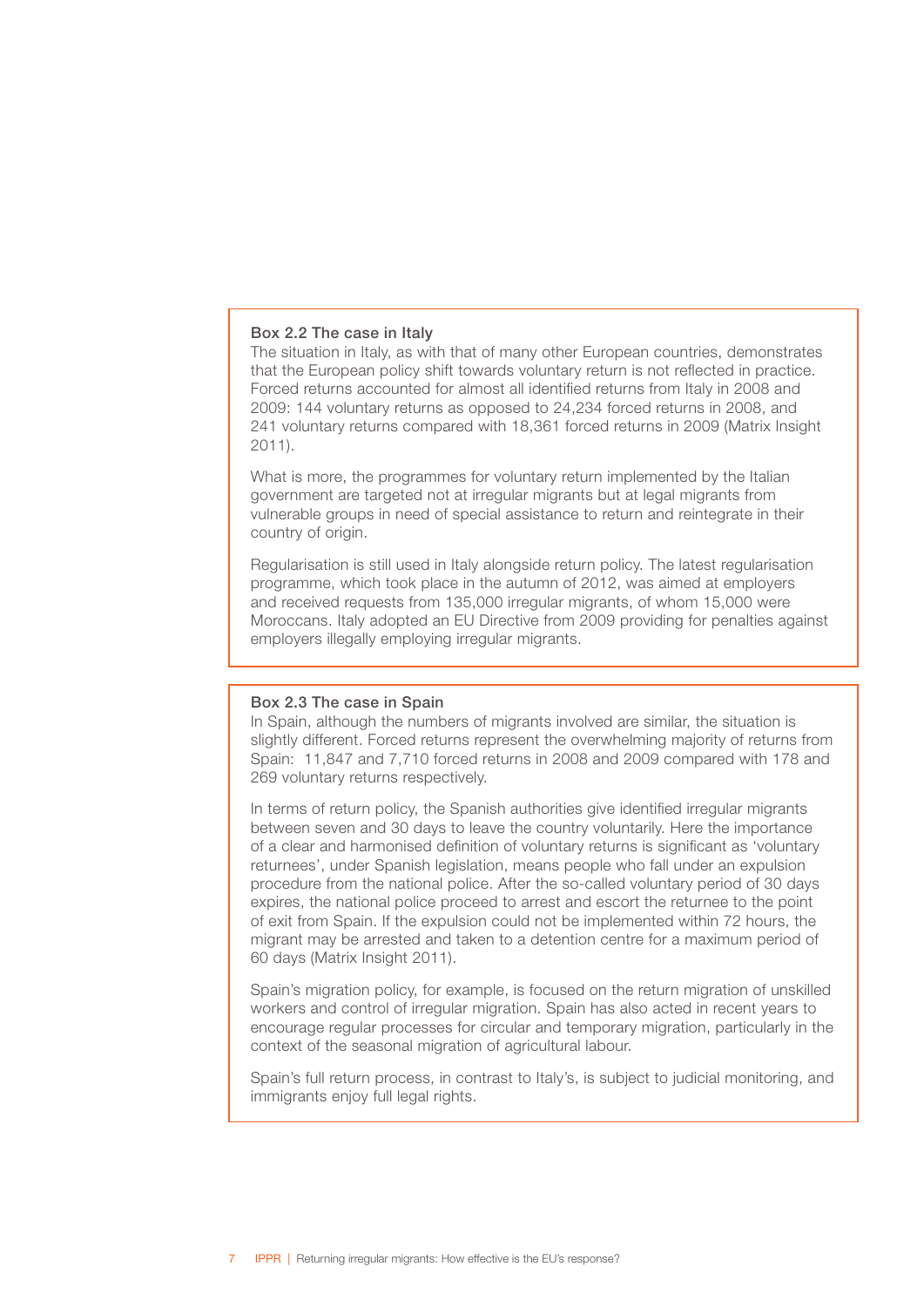#### Box 2.4 The case in Germany

In contrast with Italy and Spain, Germany strongly opposes regularisation. Most returns from Germany are forced rather than voluntary: there were 2,799 and 3,107 voluntary returns in 2008 and 2009 respectively, while 14,139 and 17,612 forced returns were carried out in the same years. Out of those, 3,261 and 2,870 were with escorted enforcement (Matrix Insight 2011).

Here again, the lack of a common understanding and definition of voluntary return is problematic. In Germany the term voluntary return refers to migrants who are subject to an official return decision and decide to accept this decision 'voluntarily'. 'Forced return' refers to people who refuse voluntarily to accept the return decision and who are removed by force (Matrix Insight 2011).

The term irregular migration, and its definition, suffers from a similar lack of European harmonisation. German legislation defines irregular migration as unlawful entry to the country. It also requires foreigners with no right of residence to leave the country. In Italy, the definition of 'foreigners in an irregular position' might be seen as offering more flexibility, while in the Spanish case there is simply no term in national legislation for irregular migration (Morehouse and Blomfield 2011).

The full return process in Germany, as in Spain, is subject to judicial monitoring. However, various organisations – such as the police, NGOs, local authorities and the Church – are also involved in the process.

So far the voluntary return programmes have only had a limited impact on the return of failed asylum seekers and irregular migrants. Two main reasons could explain this. First, historically many who have taken up AVR are legally resident labour migrants who are unemployed during a period of economic crisis and choose to return. Second, they require an agreement that migrants (whether regular or irregular) would not return to the host country, at least for a specified period of time. This, in effect, asks individual migrants to opt out of a future in a European country where the economy, despite recent difficulties, has been buoyant in exchange for a small amount of money and a future in a country with worse economic prospects. For example, the plan for the return of migrants to their countries of origin set up by the Spanish government in 2008 has not been successful: it missed its initial target as only 11,400 migrants had taken up the offer as of December 2010. The plan had as its main target Moroccans, who represent the largest migrant group in Spain, but only two of the 11,400 returnees were Moroccans, while most came from South America (Black et al 2011).

This section has outlined some key issues concerning the implementation of return policies at both the European and country level. Despite the official support for voluntary return and reintegration programmes, forced returns remain the standard in practice. There seem to be two different approaches within the EU to dealing with stocks of irregular migrants: namely the 'southern' approach, with frequent processes of regularisation, and the 'northern' approach, less flexible and focusing on tightening border controls and forced returns.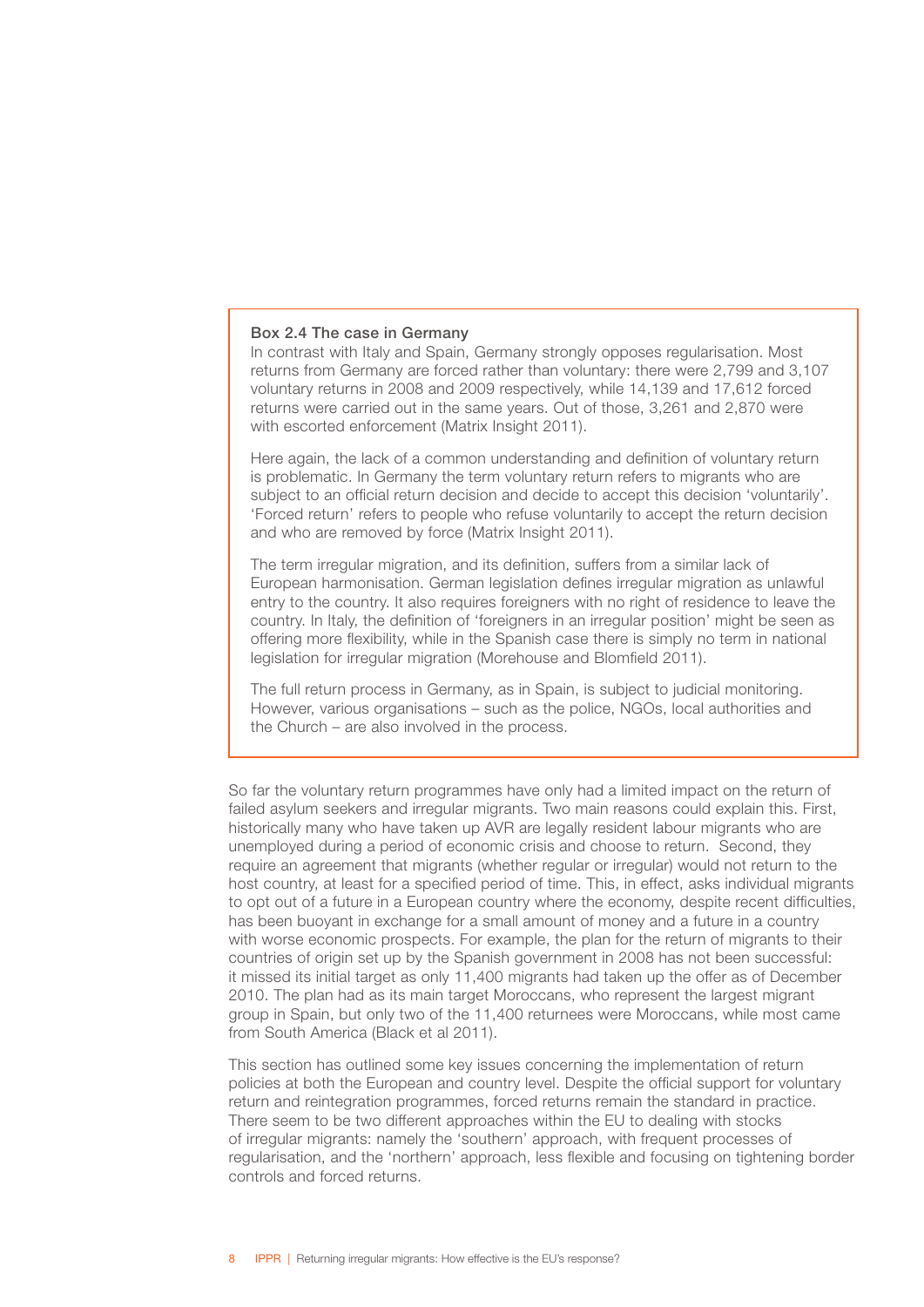### <span id="page-10-0"></span> 3. CHALLENGES AND GAPS IN THE CURRENT POLICY RESPONSE

It is clear from the previous sections that since the mid 2000s EU return policies, although theoretically more inclined to favour voluntary returns, have been in practice predominantly aimed at fighting irregular migration through forced removal. However, restrictive and punitive policies have failed to make a significant dent in the problem of irregular migration. It seems very unlikely that return policy in its current form could ever deal effectively with irregular migration in the EU, whatever the estimates of Europe's undocumented migrant population are.

The return of irregular migrants often falls short of the expectations of both policymakers and European publics. As a result, return has become a politically charged process, and questions must now be asked about the place of return policies in long-term solutions to irregular migration. An effective return policy needs to fit within a wider migration policy framework. Optimal results in terms of sustainability and effectiveness can only be achieved through a policy approach in which return is combined with effective border and asylum management systems, as well as with appropriate arrangements for legal and orderly immigration and integration.

Doubts remain about the effectiveness of harmonisation across EU member states, the limited cooperation with source countries and countries of transit, the capacity of individual returnees to re-integrate in and contribute to their home countries and regions, and the wider sustainability and voluntariness of the return process.

### Harmonisation across the European Union

The EU's common policy on irregular migration, based on return, takes its legal basis from the Amsterdam Treaty, and has since included a number of measures including the creation of a single border management body, FRONTEX, and the Returns and Sanctions Directive. Harmonisation, however, has proved difficult – clearly in some cases this goes beyond migration policy alone, as the current debate on the relationship with the EU in the UK shows.

On the face of it, the directive could be viewed as encouraging cooperation between member states on managing irregular migrant flows by advocating a common response. However, managing irregular migration may have proven to be too divisive an issue for some member states. The UK, Ireland and Denmark have opted not to sign the directive altogether, while eight other states have yet to notify the European Commission of national measures implementing the directive. As of 2011, the Commission called on Austria, Belgium, Cyprus, Germany, Lithuania, Poland, Sweden and the Netherlands to transpose the provisions of the directive, warning that their failure to do so was jeopardising the efficiency and fairness of the common return procedure, as well as undermining the EU's migration policy (European Council 2011).

The UK government argues that a strong returns regime in the EU is in everyone's interest, including the UK. The directive, as it stands, does not deliver the strong returns regime that the EU needs and that is why the UK government has chosen to exercise its right not to participate in this proposal. Several member states, the UK government argues, have made the point in the discussions that the directive makes returning irregular migrants actually more difficult and more bureaucratic but not necessarily more protective of migrants' rights. While the UK's decision not to opt in to the directive is right and legitimate, the main disadvantages of the UK's selective approach to EU regulations should also be noted. The UK may find itself excluded from EU policies it wishes to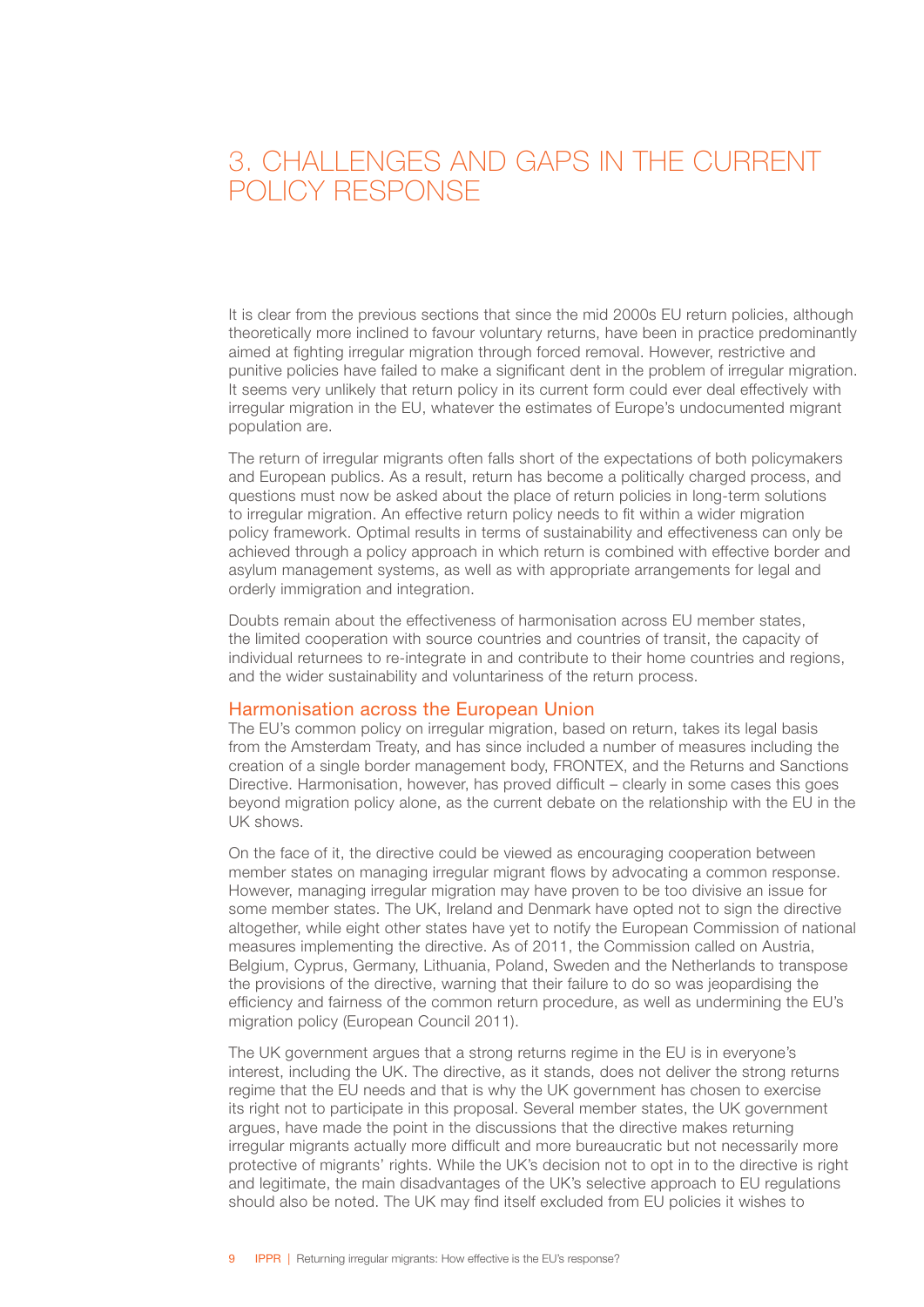<span id="page-11-0"></span>engage in, such as the rulings on Frontex, biometric passports and data from the visa information system.

While seeking to promote harmonisation of European migration policy, the directive has simply led to several member states issuing dissenting views regarding their approach to detention and return.

Although the Returns Directive marked an occasion for EU institutions to ensure the dignity and security of undocumented migrants by establishing minimum humanitarian standards to which member states must comply, it disappointed many civil society organisations who had worked hard to ensure that it did not simply adopt a 'lowest common denominator' approach to human rights protection.

Having a number of countries that still refuse to adopt the Returns Directive is clearly not the best indicator of a harmonised EU response to return. However, non-compliance remains the best way to put pressure on the EU to develop more progressive directives that appeal to the majority of member states and which ensure more humane and less bureaucratic return procedures.

Likewise, the lack of consensus on the value of regularisation still creates divisions among member states and between policymakers and non-governmental organisations, and European guidelines have yet to be drafted. Although certain countries have systematically employed regularisation in the past as a policy to address irregular migration, it seems less likely going forward as the European Commission and many member states have been very critical and are keen for more control at EU level.

#### Cooperation with source and transit countries

International cooperation on migration is already a major challenge for states in terms of bilateral relations, but the challenge becomes even greater when cooperation is developed by a supranational organisation like the EU. Tensions between the national and the supranational level and between member states and partner countries are bound to arise.

Cooperation between the EU and source countries on the issue of return is rarely based on shared interests and common objectives. Attempts at establishing cooperation have been rather one-sided since the 1990s, emphasising 'migration management' on the part of European receiving countries. The European neighbourhood policy of 2003 laid the foundations for third countries to be active participants in the management of migration flows, with the objective of generating mutual benefits for the EU and third countries. This was to be achieved in part through incentives offered by the EU to third countries such as visa facilitations and preferential visa quotas for economic migrants; preferential trade access; and judicial and technical assistance in migration management. Despite these incentives, many third countries still feel that EU policy is primarily self-interested, which consequently renders future cooperation and negotiations even more complicated.

It has become clear that, in order to ensure the effectiveness of its return policy, the EU will have to perform a balancing act between the migration and security concerns of member states and the need to respond in a credible manner to the pressing development-oriented expectations of third countries. For instance, Morocco has yet to sign up to the EU-level agreements on the readmission of irregular migrants but has bilateral agreements with some member states (Spain, France, Belgium, Netherlands, Germany and Italy).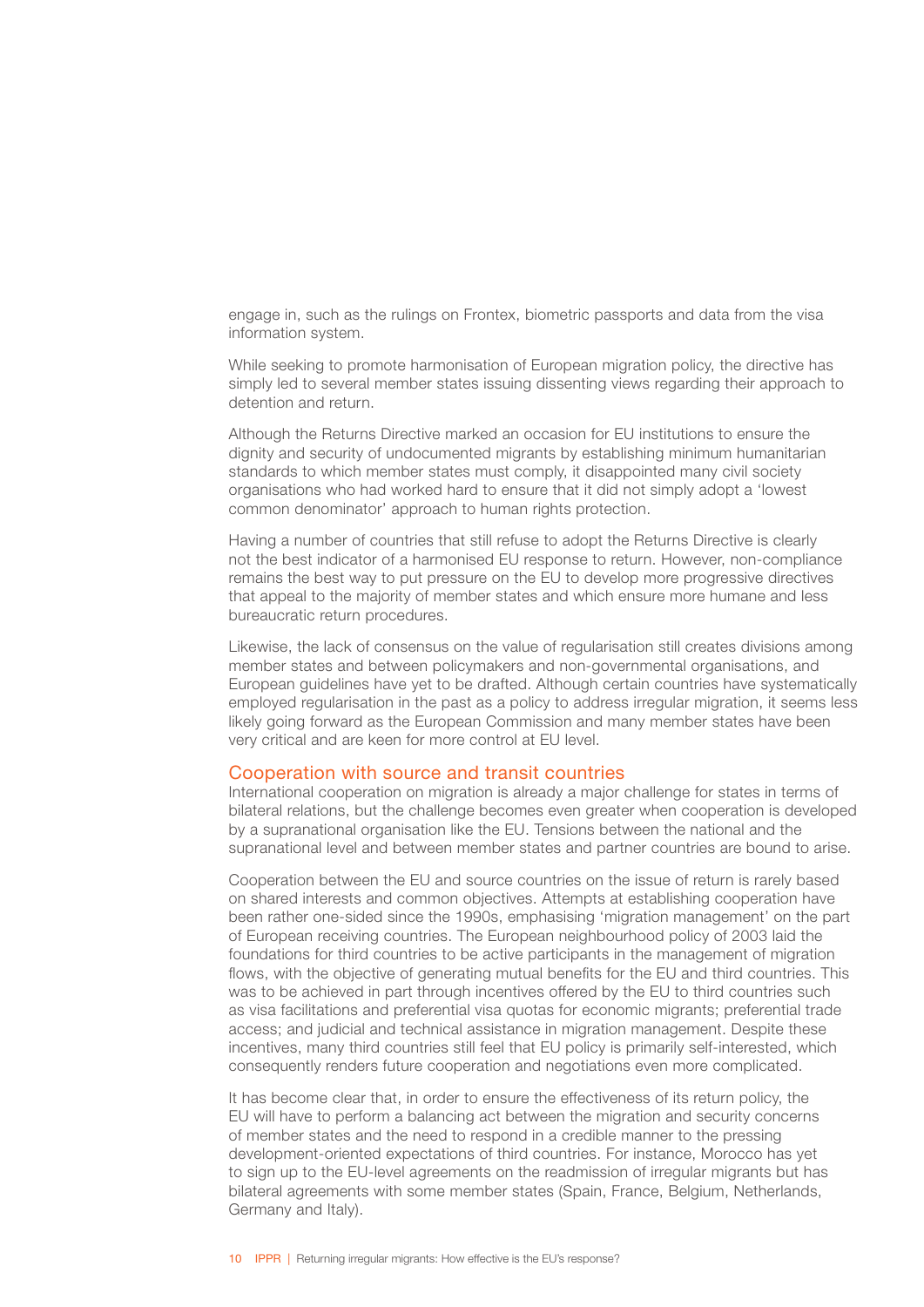<span id="page-12-0"></span>Concerns have been raised, too, over the use of bilateral agreements with third countries with respect to asylum seekers who may be fleeing state persecution. European authorities often return people immediately after they have crossed the border irregularly or even before – as is the case in the Mediterranean waters – without ascertaining their protection needs (Cassarino 2006).

#### Sustainability of return

Evidence concerning the long-term sustainability of return, including under AVR programmes, is limited. Insufficient evaluations of return and reintegration programmes have been completed; of those that have, only a few have captured complete data and only then having looked at the migrants' experience of return after a relatively short space of time. The assistance the IOM provides returnees is by its nature short term and piecemeal. The IOM cannot ensure political stability or personal security for those returning home. Its website, while celebrating individual success stories, acknowledges that it does not monitor voluntary returnees (though if an individual receives reintegration assistance on return, contact is maintained for up to a year). The governments which fund the voluntary return programmes do not monitor returnees' reintegration either. Evaluations must examine the impact of return beyond the initial six to 12 months. Monitoring and evaluation also currently take place mostly through voluntary communication from returnees. It is likely that this does not capture those who have had difficult experiences after they return home. The short-term and limited nature of the assistance provided and the lack of monitoring make the IOM's claim to 'contribute to a more sustainable return' difficult to assess (Webber 2010).

The extent to which returned irregular migrants reintegrate is dictated in large part by their experiences in the main country of migration, and the circumstances of their return. The support networks available in the home country and the individual capacity of the migrant are also key factors influencing the reintegration process of these returnee irregular migrants.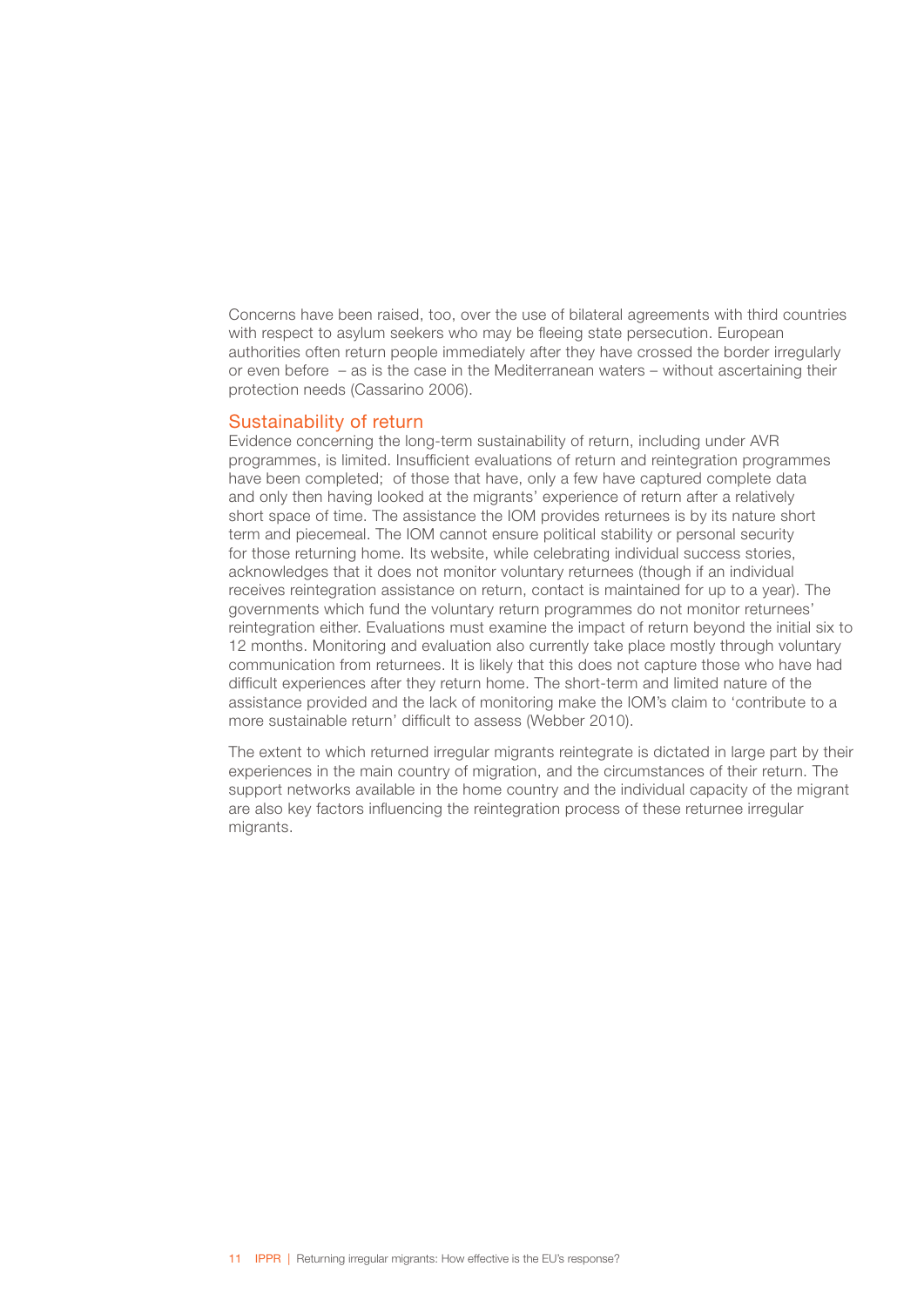### <span id="page-13-0"></span>CONCLUSION

Despite the development of an EU policy framework that favours voluntary return over forced removal, the latter remains the most predominant across a number of EU member states. However, removing or deporting all irregular migrants is not a realistic goal. The cost of removals is disproportionately high, even if it was possible to locate all irregular migrants living in the country.

It is true that enforced return has a part to play in any government response to irregular migration – this is an uncomfortable, but inevitable, conclusion. However, enforced return of irregular migrants should not usually have to mean dawn raids, arbitrary detention and being taken in handcuffs to the plane. Rather, it should involve impressing on irregular migrants that return is going to be enforced and that the process cannot be endlessly spun out, but that within certain limits the system will include scope for an individual to take advantage of the voluntary return packages offered to aid reintegration in the home country.

Further research and policy development needs to take place in relation to promoting voluntary return, on at least three levels. First, develop a common understanding of return to be agreed within the broader harmonisation process at the EU level. Second, promote voluntary return packages with irregular migrants and better understand reasons for the low take up. Third, develop common indicators to measure the sustainability of return programmes. Given that sustainability could be considered as a primary criterion for assessing the effectiveness of any return programme, it would seem appropriate that monitoring and impact mechanisms focused on this should routinely be incorporated into such programmes. The evaluated experience of existing mechanisms could serve as a useful basis on which to determine what the best approach might be in different countries. This would also enhance our understanding of the various factors identified as influencing sustainability.

Finally, EU-wide harmonisation of immigration policies is a longstanding and challenging issue, given the need to compromise numerous national immigration policy proposals, practices and procedures towards common, balanced, harmonised and effective EU policies. As discussed above, the Returns Directive illustrates part of this challenge which stems primarily from the legal, political, technological and societal differences in the various member states. Future EU migration policies, such as the Dialogue for Migration, Mobility and Security, dealing with return need to consider and address the needs and preoccupations of source countries and countries of transit. A greater involvement of civil society actors would be welcome, too, in host, transit and origin countries as they have an important role to play in facilitating the return process.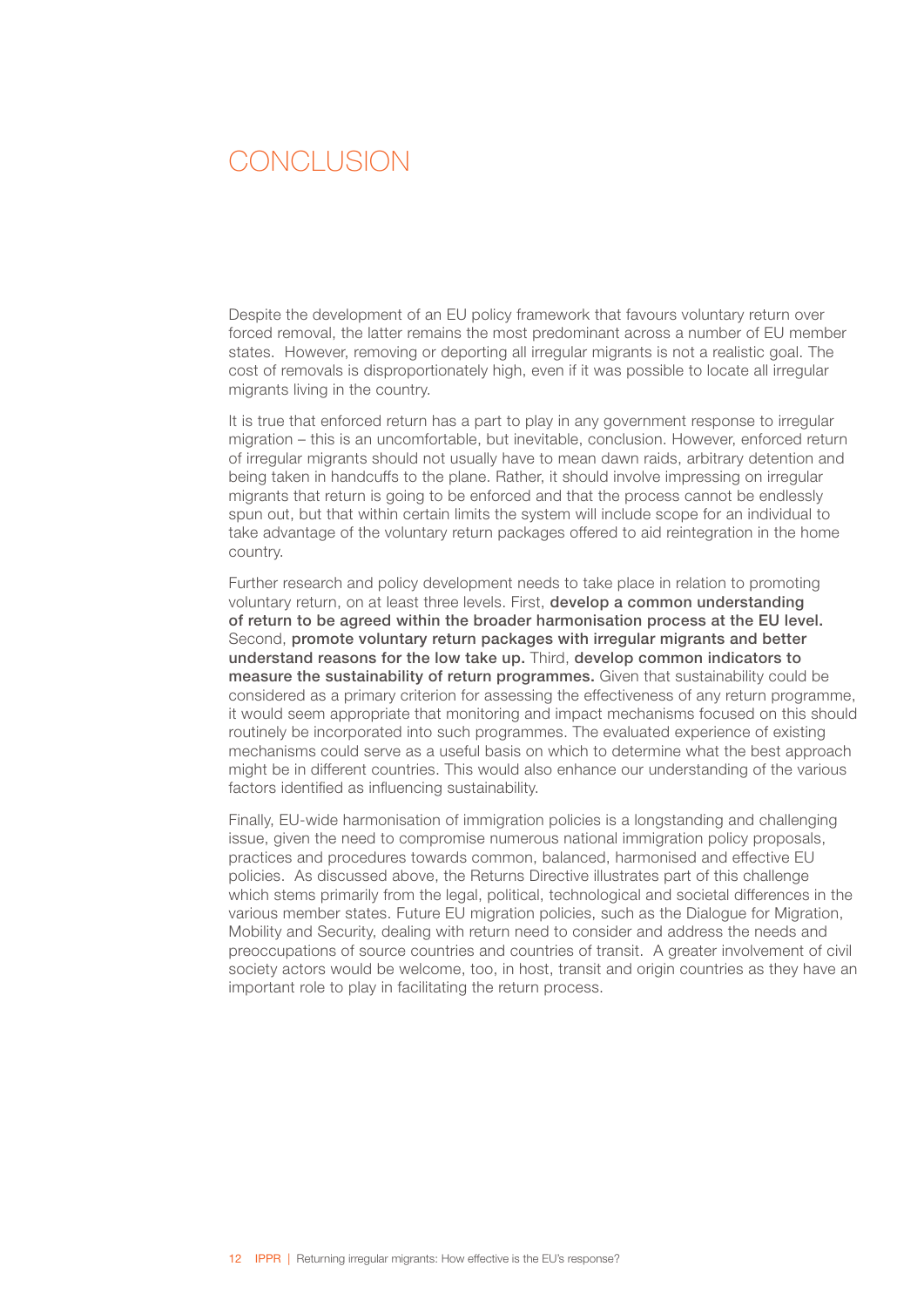### <span id="page-14-0"></span>**References**

- Acosta D (2009) "The Good, the Bad and the Ugly in EU Migration Law: Is the European Parliament Becoming Bad and Ugly?", European Journal of Migration and Law, 11: 19–39
- Acosta D (2011) *Handling Irregular Immigration in the EU*. [http://www.isn.ethz.ch/isn/](http://www.isn.ethz.ch/isn/Digital-Library/Articles/Detail/?id=126644&lng=en) [Digital-Library/Articles/Detail/?id=126644&lng=en](http://www.isn.ethz.ch/isn/Digital-Library/Articles/Detail/?id=126644&lng=en)
- Aerbe P (2010) *The Fiction of Migration Control Policies: Voluntary return programmes*, Statewatch, Mugak/Sos Racismo. This article was first published (in Spanish) in Mugak magazine, no. 51, June 2010. [http://www.statewatch.org/news/2010/](http://www.statewatch.org/news/2010/oct/04vol-ret-prog.htm) [oct/04vol-ret-prog.htm](http://www.statewatch.org/news/2010/oct/04vol-ret-prog.htm)
- Arcarazo D (2009) *Latin American Reactions to the Adoption of the Returns Directive*. CEPS Liberty and Security in Europe policy paper. <http://aei.pitt.edu/15101/>
- Ben Abdennebi O (2012) 'Le retour des migrants en situation irrégulière au Maroc', unpublished paper
- Ben Abdennebi O (2009) 'Soutenir la réintégration socio-professionnelle des migrants de retour dans les pays du Maghreb'. [http://ebookbrowse.com/pres-benabdennebi](http://ebookbrowse.com/pres-benabdennebi-pdf-d257795686)[pdf-d257795686](http://ebookbrowse.com/pres-benabdennebi-pdf-d257795686)
- Black R, Collyer M and Somerville W (2011) *Pay-to-Go Schemes and Other Noncoercive Return Programs: Is scale possible?* Washington DC: Migration Policy Institute
- Bladi.net (2011) 'Cinq millions de Marocains vivent à l'étranger'. [http://www.bladi.net/](http://www.bladi.net/marocains-vivant-etranger.html) [marocains-vivant-etranger.html](http://www.bladi.net/marocains-vivant-etranger.html)
- Cassarino J-P (2004) 'Theorising Return Migration: The conceptual approach to return migrants revisited', International Journal on Multicultural Societies, 6(2): 253–279
- Cassarino J-P (2006) *The EU Return Policy: Premises and implications*, MIREM, Badia Fiesolana, Italy: European University Institute
- Cassarino, J-P (ed.) (2008) *Return Migrants to the Maghreb Countries: Reintegration and development challenges*, global report, MIREM, Badia Fiesolana, Italy: European University Institute
- Costello C (2012) *Policy Primer: UK migration policy and EU law*, The Migration Observatory, Oxford. [http://www.migrationobservatory.ox.ac.uk/sites/files/migobs/](http://www.migrationobservatory.ox.ac.uk/sites/files/migobs/UK%20Migration%20Policy%20and%20EU%20Law.pdf) [UK%20Migration%20Policy%20and%20EU%20Law.pdf](http://www.migrationobservatory.ox.ac.uk/sites/files/migobs/UK%20Migration%20Policy%20and%20EU%20Law.pdf)
- Council of Europe (2010) *Voluntary Return Programmes: An effective, humane and cost-effective mechanism for returning irregular migrants*, Strasbourg: Parliamentary Assembly, Committee on Migration, Refugees and Population
- Development Research Centre on Migration, Globalisation and Poverty (2005), *Defining, Measuring and Influencing Sustainable Return*, Briefing n.3 Migration, Globalisation and Poverty, Brighton
- European Commission Home Affairs (2012), The European Return Fund. [http://eur-lex.](http://eur-lex.europa.eu/LexUriServ/LexUriServ.do?uri=OJ:L:2007:144:0045:0065:EN:PDF) [europa.eu/LexUriServ/LexUriServ.do?uri=OJ:L:2007:144:0045:0065:EN:PDF](http://eur-lex.europa.eu/LexUriServ/LexUriServ.do?uri=OJ:L:2007:144:0045:0065:EN:PDF)
- European Commission, Home Affairs (2012), The Return Directive. [http://europa.eu/rapid/](http://europa.eu/rapid/pressReleasesAction.do?reference=IP/11/1097&type=HTML) [pressReleasesAction.do?reference=IP/11/1097&type=HTML](http://europa.eu/rapid/pressReleasesAction.do?reference=IP/11/1097&type=HTML)
- European Council on Refugees and Exile (ECRE) (2012), Returns. [http://www.ecre.org/](http://www.ecre.org/topics/areas-of-work/returns.html ) [topics/areas-of-work/returns.html](http://www.ecre.org/topics/areas-of-work/returns.html )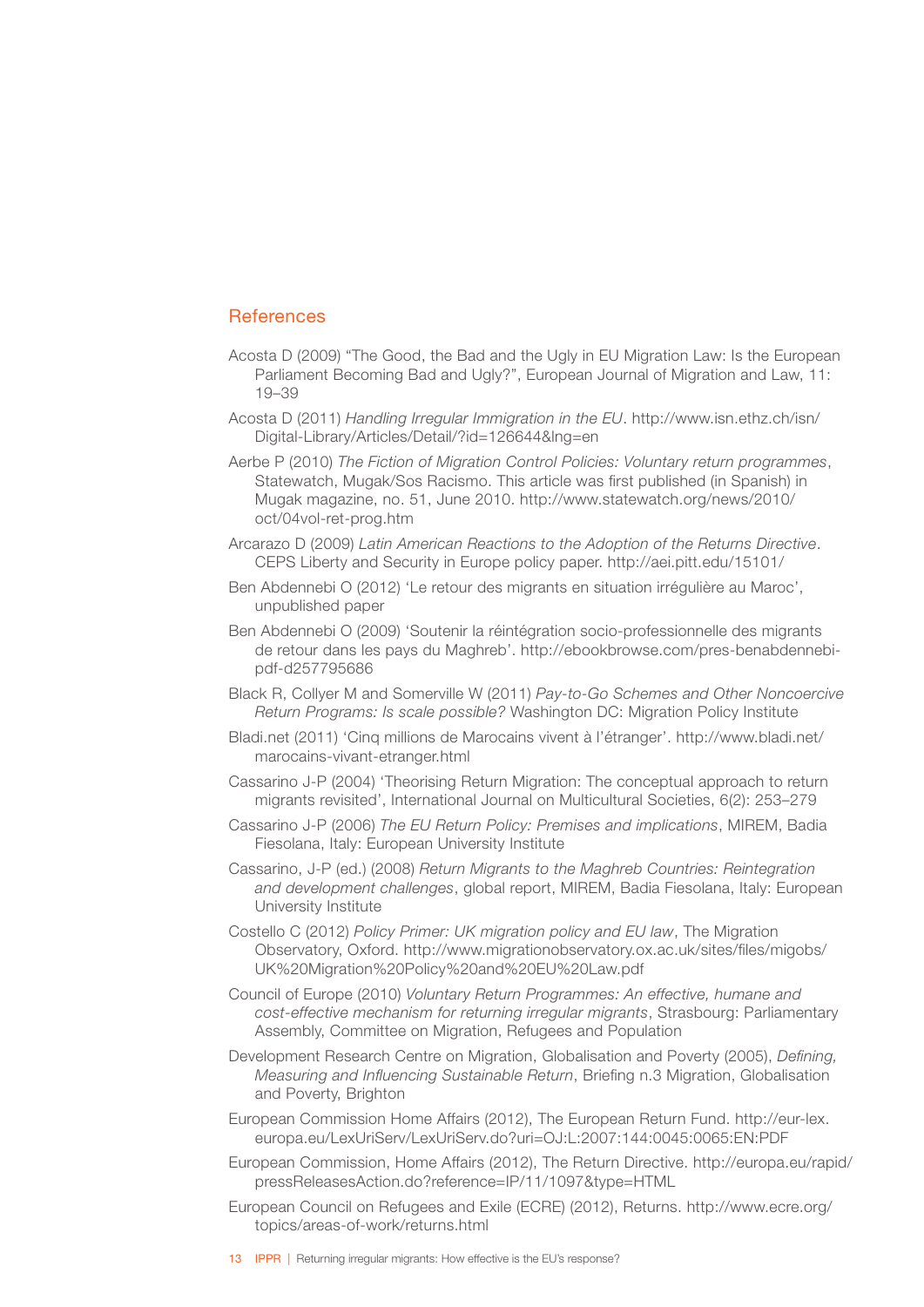- European Migration Network (2007), Return Migration. [http://ec.europa.eu/dgs/home](http://ec.europa.eu/dgs/home-affairs/e-library/documents/policies/immigration/pdf/general/emn_return_migration_study_synthesis_report_may07.pdf)[affairs/e-library/documents/policies/immigration/pdf/general/emn\\_return\\_migration\\_](http://ec.europa.eu/dgs/home-affairs/e-library/documents/policies/immigration/pdf/general/emn_return_migration_study_synthesis_report_may07.pdf) study\_synthesis\_report\_may07.pdf
- Eurostat (2012), Return statistics, European Commission. [http://epp.eurostat.ec.europa.](http://epp.eurostat.ec.europa.eu/statistics_explained/index.php/Asylum_statistics#Further_Eurostat_information) [eu/statistics\\_explained/index.php/Asylum\\_statistics#Further\\_Eurostat\\_information](http://epp.eurostat.ec.europa.eu/statistics_explained/index.php/Asylum_statistics#Further_Eurostat_information)
- Finch T and Cherti M (2011) *No Easy Options: Irregular immigration in the UK*, London: IPPR. [http://www.ippr.org/publication/55/1837/no-easy-options-irregular-immigration](http://www.ippr.org/publication/55/1837/no-easy-options-irregular-immigration-in-the-uk)[in-the-uk](http://www.ippr.org/publication/55/1837/no-easy-options-irregular-immigration-in-the-uk)
- Human Trafficking Info (2011) 'Europe's Return Directive and trafficking'. [http://www.](http://www.humantrafficking.info/2011/02/09/europes-return-directive-and-trafficking/) [humantrafficking.info/2011/02/09/europes-return-directive-and-trafficking/](http://www.humantrafficking.info/2011/02/09/europes-return-directive-and-trafficking/)
- International Organisation for Migration [IOM] (2004) *Return Migration: Policies and Practices in Europe*, Geneva. [http://www.ch.iom.int/fileadmin/media/pdf/](http://www.ch.iom.int/fileadmin/media/pdf/publikationen/return_migration.pdf) [publikationen/return\\_migration.pdf](http://www.ch.iom.int/fileadmin/media/pdf/publikationen/return_migration.pdf)
- International Organisation for Migration [IOM] (2005) *Compilation of Best Practice in Return Management in Selected EU Countries and Romania*, Geneva: IOM
- International Organisation for Migration [IOM] (2010) Assisted Voluntary Return and Reintegration: Annual Report of Activities 2010, Geneva
- International Organisation for Migration [IOM] (2012), *Return Migration*, Geneva
- Khachani M (2008), Section in Cassarino J-P (ed.) *Return Migrants to the Maghreb Countries: Reintegration and development challenges*, global report, MIREM, Badia Fiesolana, Italy: European University Institute
- Koser K (2001) *The Return and Reintegration of Rejected Asylum Seekers and Irregular Migrants: An analysis of government assisted return programmes in selected countries*. IOM Migration Research Series No. 4, Geneva: IOM.
- Koser K (2005) 'Irregular migration, state security and human security', paper prepared for the Policy Analysis and Research Programme of the Global Commission on International Migration (GCIM)
- Kovacheva V and Vogel D (2009) *The Size of the Irregular Foreign Resident Population in the European Union in 2002, 2005 and 2008: Aggregated estimates,* Hamburg Institute of International Economics (HWWI), Database on Irregular Migration, working paper no 4. [http://www.irregular-migration.hwwi.net/Working\\_papers.6113.0.html](http://www.irregular-migration.hwwi.net/Working_papers.6113.0.html)
- Matrix Insight (2011) *Comparative Study on Best Practices in the Field of Forced Return Monitoring*, European Commission Directorate-General Justice, Freedom and Security. [http://ec.europa.eu/home-affairs/doc\\_centre/immigration/docs/studies/Forced%20](http://ec.europa.eu/home-affairs/doc_centre/immigration/docs/studies/Forced%20Return%20Monitoring%20Study%20Final%20Report.pdf) [Return%20Monitoring%20Study%20Final%20Report.pdf](http://ec.europa.eu/home-affairs/doc_centre/immigration/docs/studies/Forced%20Return%20Monitoring%20Study%20Final%20Report.pdf)
- MIREM Project (2012) *First Meeting: Fostering a constructive dialogue on return, reintegration and development,* Florence, 23–24 November 2007
- Morehouse C and Blomfield M (2011) *Irregular Migration in Europe,* Washington DC: Migration Policy Institute. [http://www.migrationpolicy.org/pubs/](http://www.migrationpolicy.org/pubs/TCMirregularmigration.pdf) [TCMirregularmigration.pdf](http://www.migrationpolicy.org/pubs/TCMirregularmigration.pdf)
- Robert Schuman Centre for Advanced Studies (2012), *Statistics on Moroccan Migration*. <http://rsc.eui.eu/RDP/research/analyses/statistics>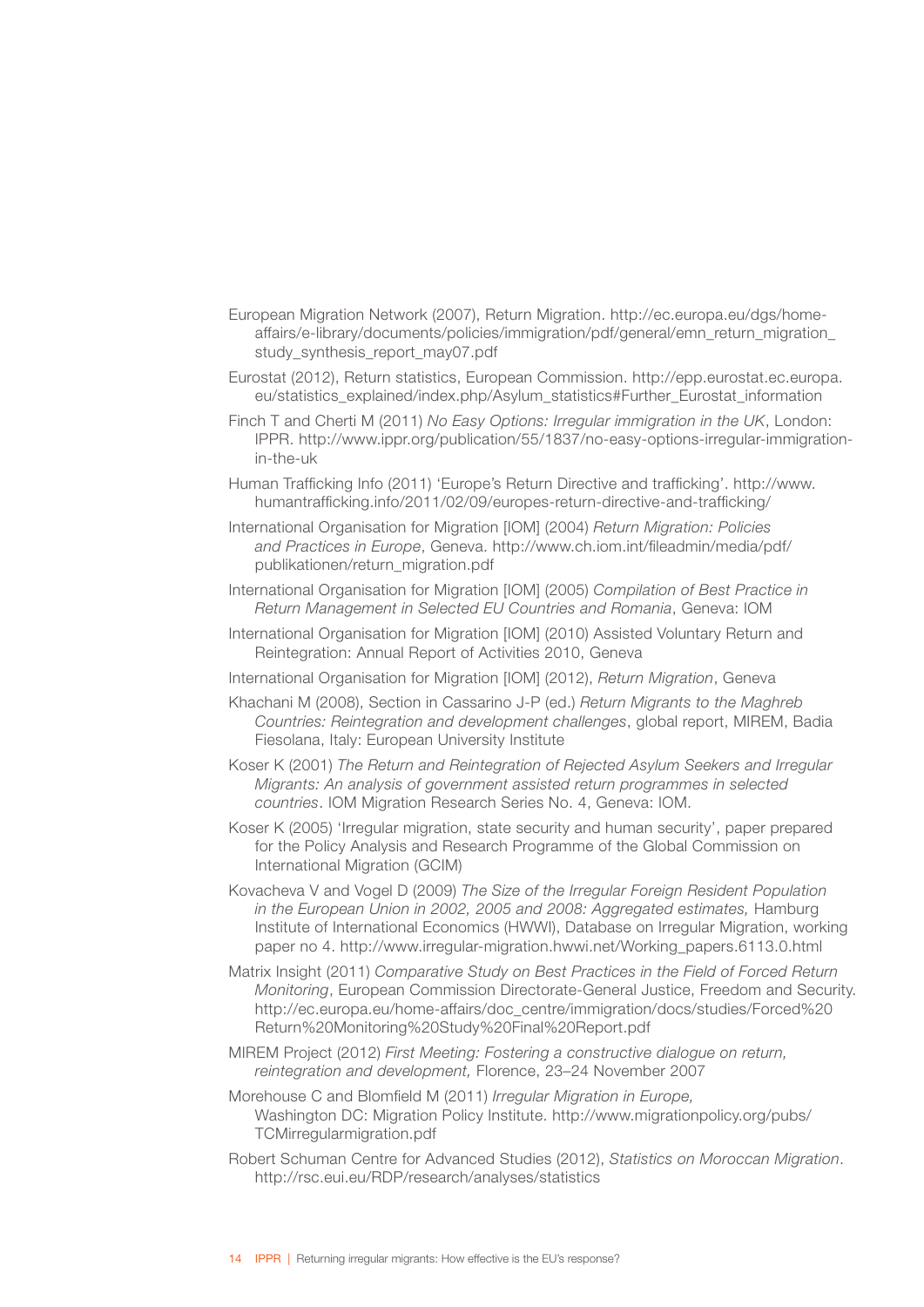- Silverman S and Hajela R (2012) *Immigration Detention in the UK*, The Migration Observatory, Oxford. [http://www.migrationobservatory.ox.ac.uk/sites/files/migobs/](http://www.migrationobservatory.ox.ac.uk/sites/files/migobs/Immigration%20Detention%20Briefing.pdf) [Immigration%20Detention%20Briefing.pdf](http://www.migrationobservatory.ox.ac.uk/sites/files/migobs/Immigration%20Detention%20Briefing.pdf)
- Sward J (2009) *Assisted Voluntary Return (AVR): An opportunity for development?*  Development Research Centre on Migration, Globalisation and Poverty. [http://www.](http://www.migrationdrc.org/publications/briefing_papers/BP20.pdf) [migrationdrc.org/publications/briefing\\_papers/BP20.pdf](http://www.migrationdrc.org/publications/briefing_papers/BP20.pdf)
- UK Border Agency [UKBA] (2012), Voluntary Return. [http://www.ukba.homeoffice.gov.uk/](http://www.ukba.homeoffice.gov.uk/asylum/outcomes/unsuccessfulapplications/voluntaryreturn/) [asylum/outcomes/unsuccessfulapplications/voluntaryreturn/](http://www.ukba.homeoffice.gov.uk/asylum/outcomes/unsuccessfulapplications/voluntaryreturn/)
- UK Border Agency [UKBA] (2012) Assisted voluntary returns (AVR). [http://www.ukba.](http://www.ukba.homeoffice.gov.uk/sitecontent/documents/policyandlaw/modernised/returns/assisted-voluntary-returns.pdf?view=Binary) [homeoffice.gov.uk/sitecontent/documents/policyandlaw/modernised/returns/assisted](http://www.ukba.homeoffice.gov.uk/sitecontent/documents/policyandlaw/modernised/returns/assisted-voluntary-returns.pdf?view=Binary)[voluntary-returns.pdf?view=Binary](http://www.ukba.homeoffice.gov.uk/sitecontent/documents/policyandlaw/modernised/returns/assisted-voluntary-returns.pdf?view=Binary)
- Webber F (2010) *The Politics of Voluntary Returns*, Institute of Race Relations. [http://www.](http://www.irr.org.uk/news/the-politics-of-voluntary-returns/) [irr.org.uk/news/the-politics-of-voluntary-returns/](http://www.irr.org.uk/news/the-politics-of-voluntary-returns/)